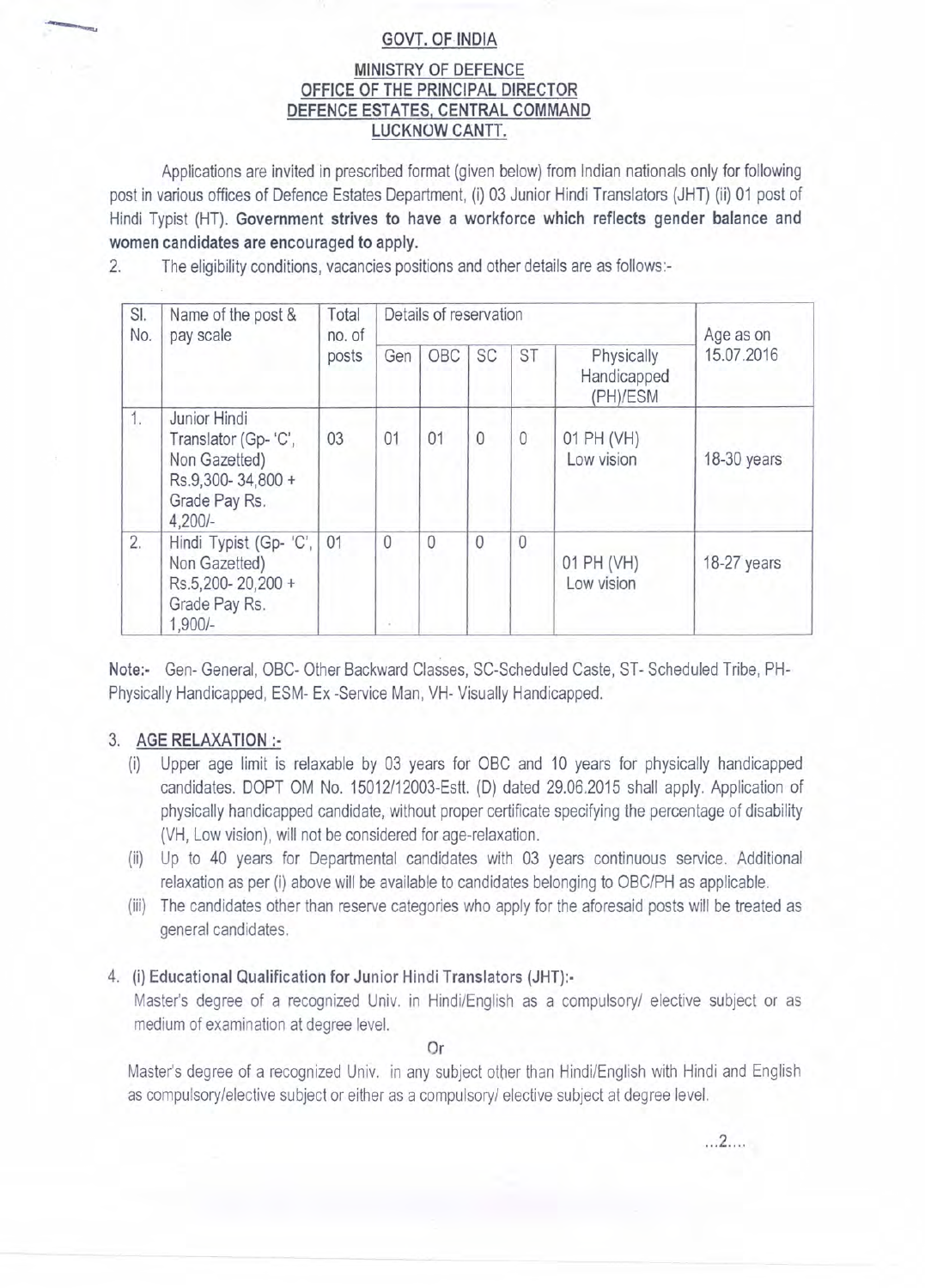Master's degree of a recognized Univ. in any subject other than Hindi/English with Hindi/English medium and English/Hindi as a compulsory/elective subject or as medium of examination at degree level.

Or

Bachelor's degree of a recognized Univ. with Hindi and English as compulsory/elective subject or either of the two as medium of examination and the other as a compulsory/elective subject plus recognized Diploma/ certificate course in Translation from Hindi to English and vice-versa or two years experience of translation work from Hindi to English and vice- versa in Central/State Govt. of India undertaking.

#### (ii) Educational Qualification for Hindi Typist (HT):-

(i) Matriculation or equivalent examination of recognized Univ.lBoard. (ii)Speed of not less than 25 words per minute in Typewriting in Hindi provided:-

- (a) That a person not possessing the said qualification in typewriting may be appointed subject to the condition that he will not be eligible for drawing increment in the pay scale or for quasipermanency or for confirmation in the grade till he acquires the prescribed speed in typewriting either in English or in Hindi and
- (b) That a physically handicapped person who is otherwise suitable to hold a clerical post but does not possess the said qualification in typewriting may be appointed subject to the condition that a civil surgeon or equivalent certifies that the said handicapped person is not in a fit condition to be able to type.

#### 5. (i) Exam Pattern for Junior Hindi Translator

There shall be a Written Test of 200 marks in respect of JHT. The Written Exam for JHT shall comprise of Objective Type Test and Translation of Passage (English to Hindi and Hindi to English). The paper shall be of 2 hours duration.

#### (ii) Exam Pattern for Hindi Typist

Selection of HT will be based on written test and skill test. Weightage of written test will be 85% and 5kill test 15%. The written test for the candidates will comprise of Objective Type Test for 170 marks. The paper will be for 2 hours duration. The Skill test shall be conducted on Computers to test the Typing Skills. The skill test will be for 30 marks and the duration of the skill test shall be 10 minutes. The Typing Speed should be 25 words per minute.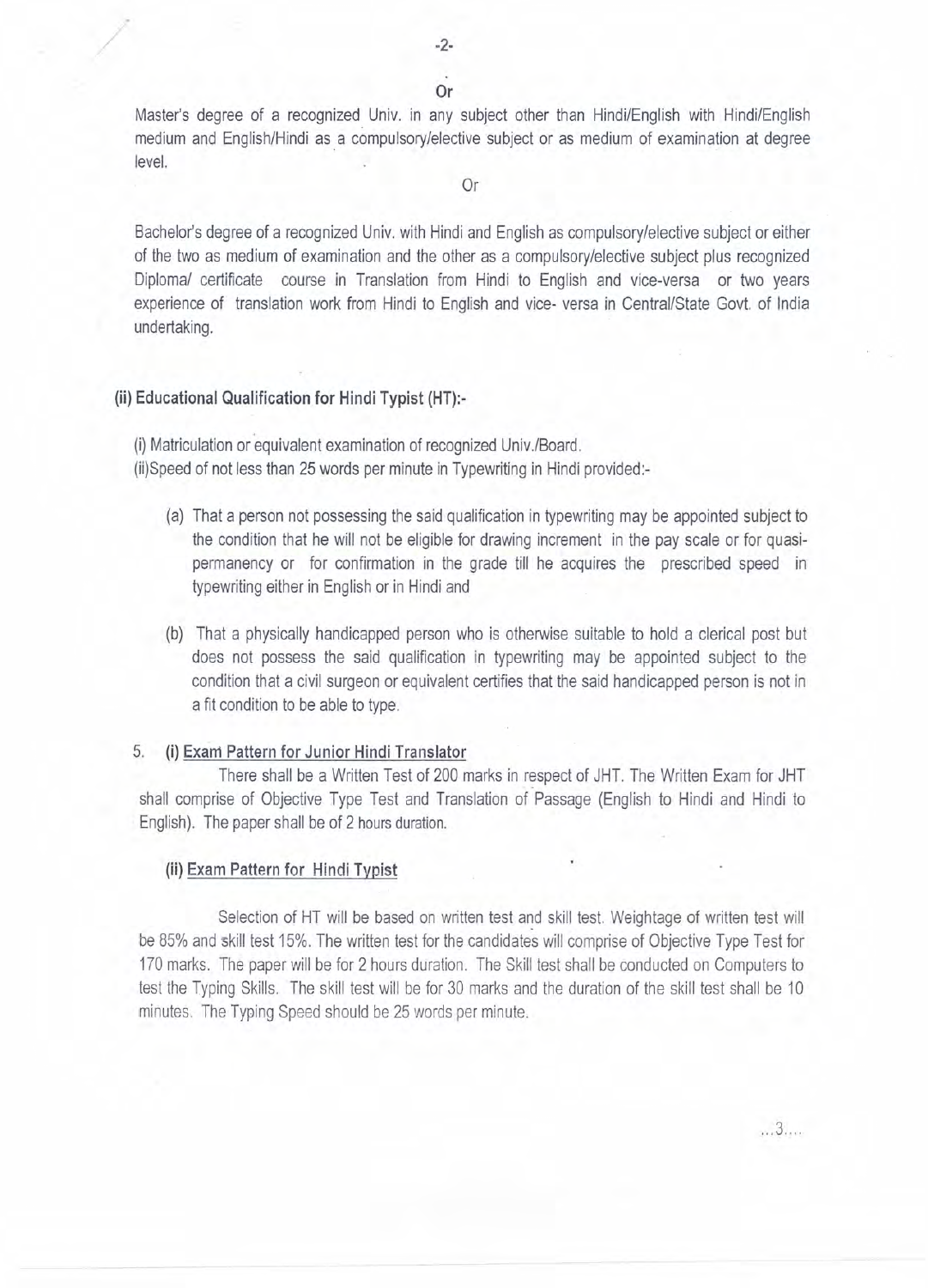6. In respect of Hindi Typist, only those candidates shortlisted in the Written Test will be allowed to appear in the Skill Test which shall be held on the next-to-next (i.e. 2<sup>nd</sup> day) day of the Written Test.

7. The written test / skill test for the post of Hindi Typist and written test for the post of Junior Hindi Translator will be conducted at Lucknow (UP).

8. No interview will be conducted for the aforesaid posts.

9. Last date for receipt of application form is 15.07.2016. Candidates residing in Assam, Meghalaya, Arunachal Pradesh, Mizoram, Nagaland, Tripura, Sikkim, Laddakh, Sub-division of Jammu and Kashmir state, Lahaul and Spiti, District of Pangi Sub-division of Himachal Pradesh, Andaman and Nicobar Islands and Lakshadweep are given two weeks extra time to submit the application i.e. 31.07.2016.

10. Eligible candidates will be called to appear for written test/skill test in respect of Hindi Typist and Written Test in respect of JHT and date, time and venue of the same will be separately intimated to the candidates. No *TA/DA* will be paid. The eligible Candidates shall bring the admit card along with him for appearing in the Written Test.

11. A reserve panel of 03 candidates will be drawn against each category and the said panel will be valid as per a extent Govt. instructions in this regard. It is specified that being on the panel does not bestow any right for appointment.

12. The post carries All- India Service Liability (AISL). Thus, the candidates selected for appointment are liable to serve anywhere in India.

13. Two passport size photographs duly self attested. (One to be affixed on the form and other affixed on the admit card) and One self-addressed envelope of size 10 cms X 22cms affixed with RS.5/- postal stamp is required to be attached alongwith the application.

14. The application should be in the prescribed proforma given below and sent by "ordinary post" in an envelope superscribed as "APPLICATION FOR THE POST OF and should be addressed to the Principal Director, Defence Estates, Central Command, 17 Cariappa Road, Lucknow Cantt. -226002 (U.P)

15. Photocopy of documents relating to Date of Birth, Educational Qualification, Category Certificate and Disability certificate specifying the percentage of disability should be attached.

## 16. Examination fee and mode of payment

Candidates are advised to remit Rs. *501·* (Rupees Fifty only) by Demand Draft only in favour of "Principal Director Defence Estates Central Command. Lucknow Cantt." payable at State Bank of India, Defence Banking Branch, Sadar Lucknow. Fee is exempted for women and physically handicapped candidates.

...4 ....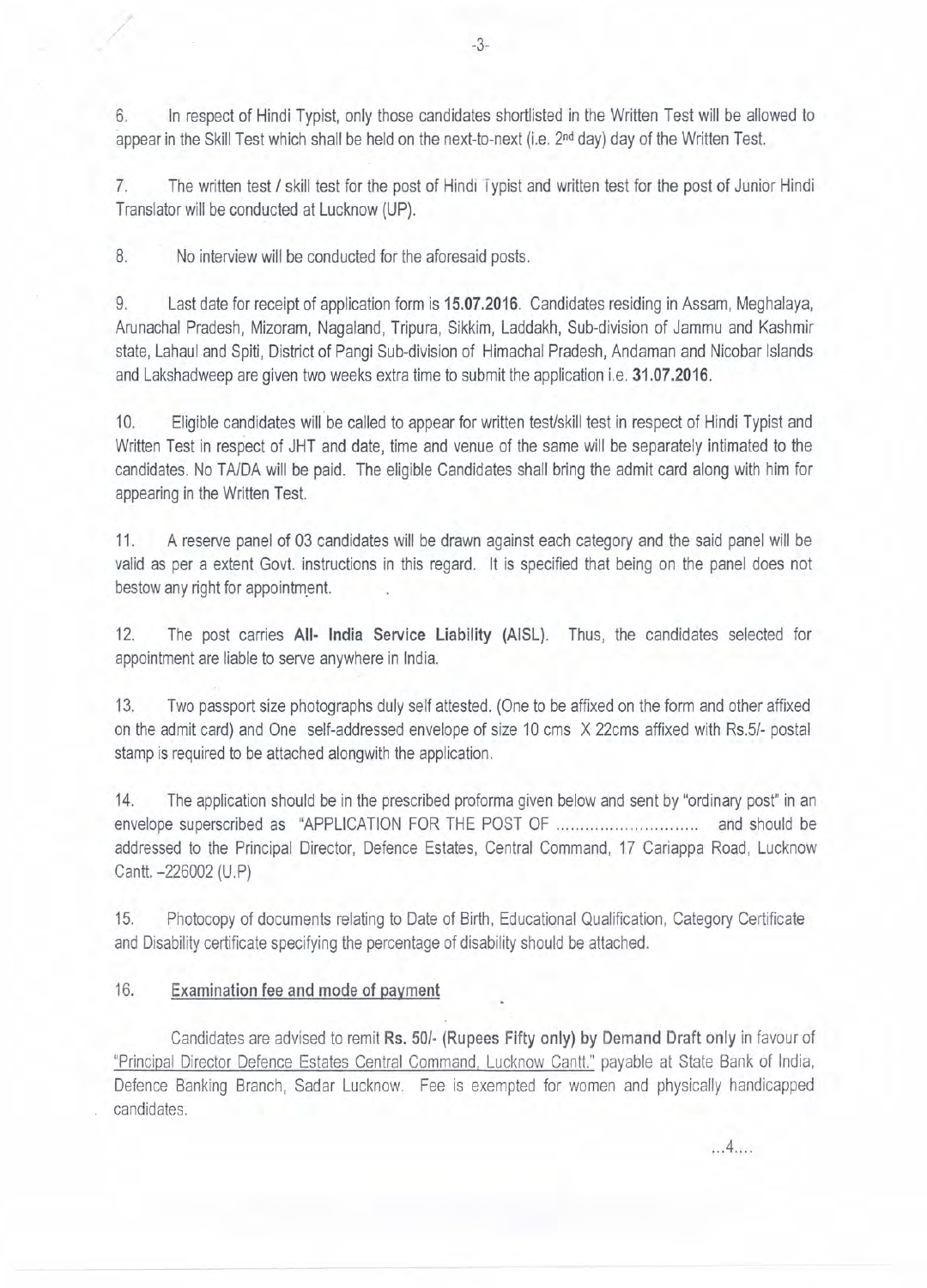17. All columns of application and admit card must be filled completely in all respects. The application and admit card received without relevant documents, fee (if applicable), signature, left thumb impression or received after due date will be summarily rejected. Demand draft of rejected applications will not be returned.

18. Candidate desiring to apply for both the posts should invariably submit separate forms and fees.

19. The candidate may send the application form along with the admit card duly filled (entries to be filled by the candidates at serial no. 1, 2 & 3 of admit card only.)

20. Application and admit card are printed below. Application form and admit card can also be downloaded from the websites of the following offices.

÷

Director General Defence Estates, New Delhi Cantonment Board Lucknow Cantonment Board Kanpur Cantonment Board Meerut

No. 57254/ADM/Rectt./JHT/HT/2016 Dated .2**5'"** May' 2016

*r* /

> www.dgde.gov.in www.cblucknow.org.in

www.cbkanpur.org.in ţ.

www.cbmeerut.org.in ÷.

Principal Director Defence Estates, Min of Defence Central Command 17, Cariappa Road, Lucknow Cantt - 226002 (UP)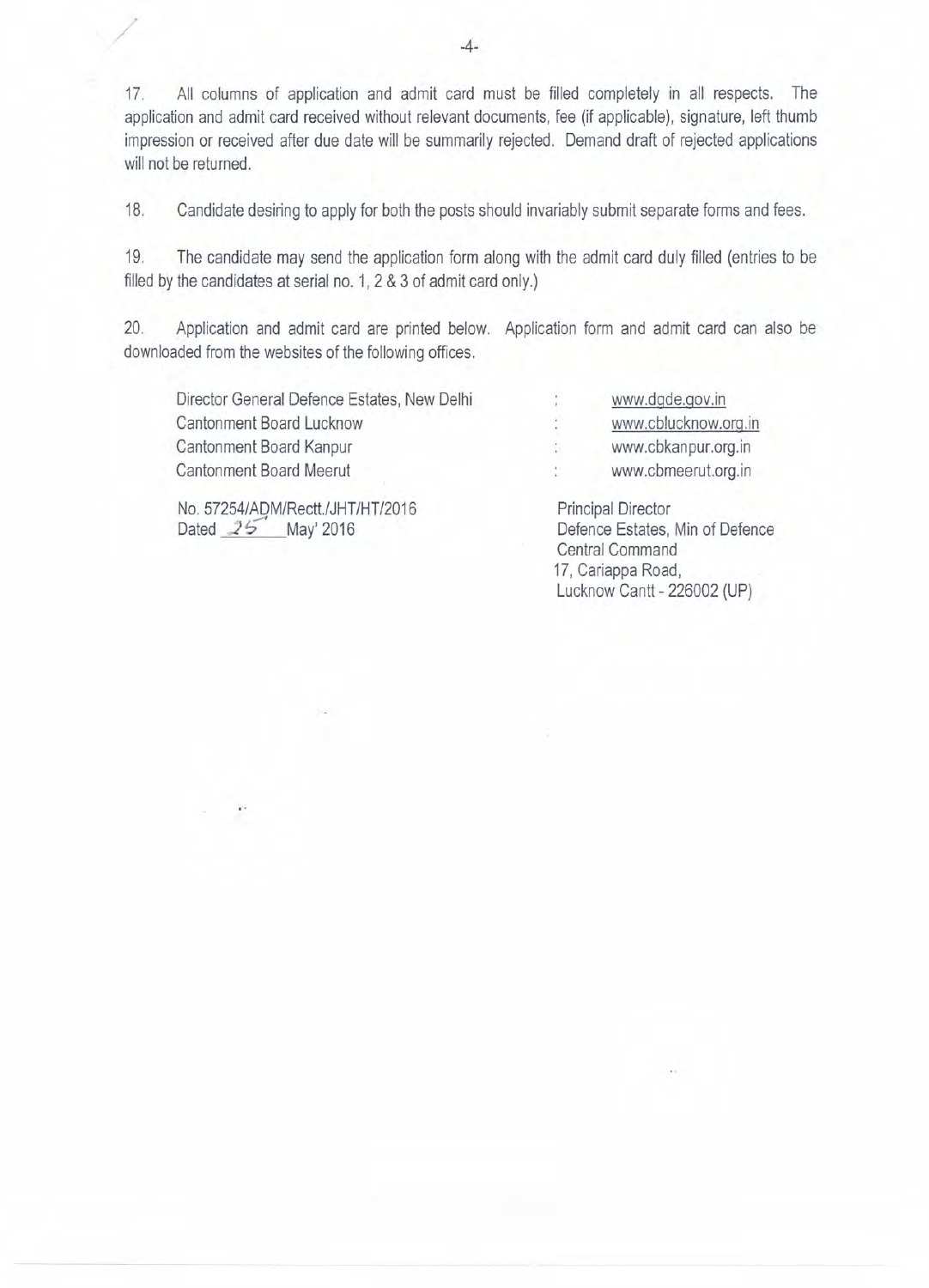| <b>APPLICATION FORM</b>          |  |  |  |  |  |  |  |
|----------------------------------|--|--|--|--|--|--|--|
| (To be printed in A-4 Size only) |  |  |  |  |  |  |  |

FOR THE POST OF ....................... Space for passport size photograph 1. Name in full (in block letters)  $\sim$ duly self attested. 2. Name of Father/Husband 3. Permanent Address (with PIN code) ÷ 4. Present Postal Address (with PIN code) ÷ 5. Date of Birth : Date | Month | Year 6. Age (as on **15.07.2016**) : Davs Months | Years 7. Nationality 8. Sex (Please Tick) : Male Female 9. Marital status (Please Tick)  $\ddot{\cdot}$  $\frac{1}{2}$  Martice  $\frac{1}{2}$   $\frac{1}{2}$   $\frac{1}{2}$ 10. Category (Reservation) Example of the Calculation of the CEN CBC PH /ESM (Please Tick)

(Attach photo copy of certificate issued by Competent Authority in case of OBC, PH (VH) Low vision. The percentage of disability certificate must be essentially submitted by PH candidate for obtaining Age-Relaxation.)

11. Details of demand draft:

| $-1$<br>. | .<br><b>STATISTICS</b> |  |
|-----------|------------------------|--|
|           |                        |  |

12. Educational Qualification

| Name of the exam                  | University/College/<br>School | year | Class/Division<br><b>/Grade</b> | percentage<br>of marks | Subject<br>taken |
|-----------------------------------|-------------------------------|------|---------------------------------|------------------------|------------------|
| Matriculation<br>or<br>equivalent |                               |      |                                 |                        |                  |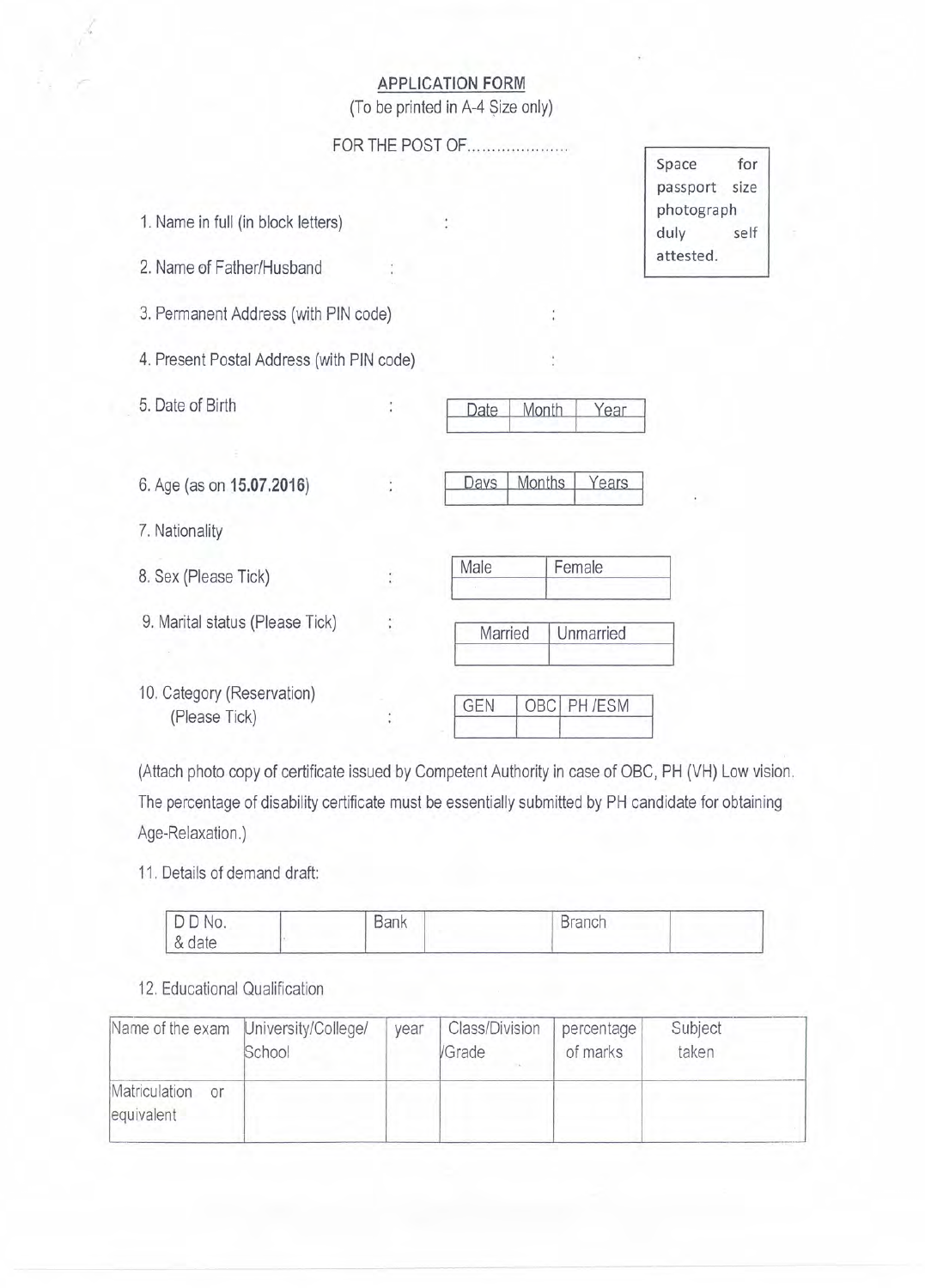| Intermediate<br>$(10+2)$           |  |  |
|------------------------------------|--|--|
| Graduation                         |  |  |
| Professional /P.G<br>Qualification |  |  |
| Additional<br>qualification        |  |  |

13. Particulars of present employment / past experience if any,

| SI. No. | Name of the<br>Organization. | From<br>(date) | To<br>(date) | Designation | Nature of Duties |
|---------|------------------------------|----------------|--------------|-------------|------------------|
|         |                              |                |              |             |                  |

**Note:** Photocopy of educational qualification/experience certificate (if any) duly self attested are to be enclosed with application.

# **14. DECLARATION:·**

I hereby declare that all statements made in this application are true, complete and correct to the best of my knowledge and belief. In the event of any information found false or incorrect or ineligibility being detected before or after the Written test/Skill test, my candidature will stand cancelled and my claims for the recruitment forfeited. .

Place :-

**-.;-.**

Date :-

Signature of Candidate

(Candidate's left thumb impression) (Name of the Candidate)